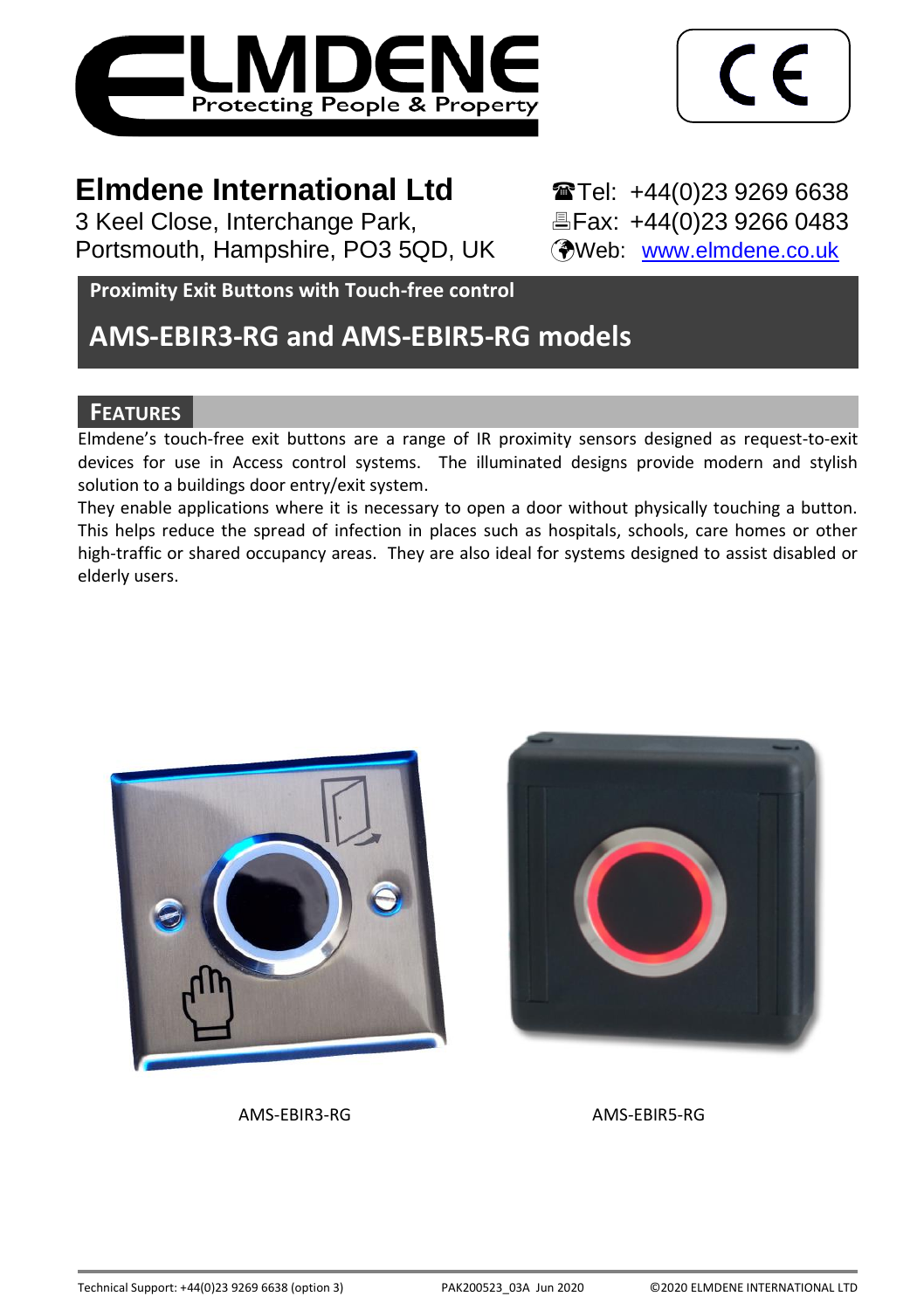

## **SPECIFICATION**

|                                      | EBIR3-RG                                             | EBIR5-RG                  |
|--------------------------------------|------------------------------------------------------|---------------------------|
| Input Voltage                        | $12Vdc - 20Vdc (+/- 15%)$                            | $12Vdc - 24Vdc (+/- 15%)$ |
| Operating Range*<br>(approx.)        | 4cm – 15cm (adjustable)                              | 3cm-20cm (adjustable)     |
| Latch Time                           | 0.5s to 30s (adjustable)                             |                           |
| Max. current<br>(Active / Quiescent) | 30mA / 23mA                                          | 45mA / 23mA               |
| LED colour (default)                 | $RED =$ Standby / GREEN = Activated (can be swapped) |                           |
| Contacts                             | NO & NC (1A@30VDC max)                               |                           |
| Size (mm)                            | 86W x 86H x 15D                                      | 80W x 80H x 28D           |
|                                      | Suits standard UK switch box**                       | Surface mount             |
| Material                             | Stainless steel plate                                | Aluminium and PC housing  |
| Operating temp                       | $-10^{\circ}$ C to $+70^{\circ}$ C.                  |                           |

\* different materials have different reflective rates. Value based on 18% neutral grey card

\*\* AMS-EBIR-BOX (chrome effect) / AMS-EBIR-BOX-SS (brushed stainless steel) available

# **INSTALLATION INSTRUCTIONS**

1. Connections are made to the switches using the supplied 5 pin plug; correct orientation of the plug is ensured by the connector locating guides.

For EBIR5-RG, remove end screws and slide sensor plate out to expose connections and housing mounting holes



2. Please ensure the following colour code is adhered to:

| Red    | $\overline{\phantom{a}}$ | +ve Supply             |
|--------|--------------------------|------------------------|
| Brown  | -                        | Ov Supply              |
| Green  | $\qquad \qquad$          | <b>Normally Closed</b> |
| Blue   | -                        | Common                 |
| Purple | -                        | Normally Open          |

3. In order to ensure unimpeded operation of the Infra Red switch, please make sure that there are no objects or any obstacles within 30cm (60° to the left & right) of the panel, to avoid interference.



4. To activate the switch, pass your hand across the face of the device, once activated the LED colour will change for the set 'latch' time.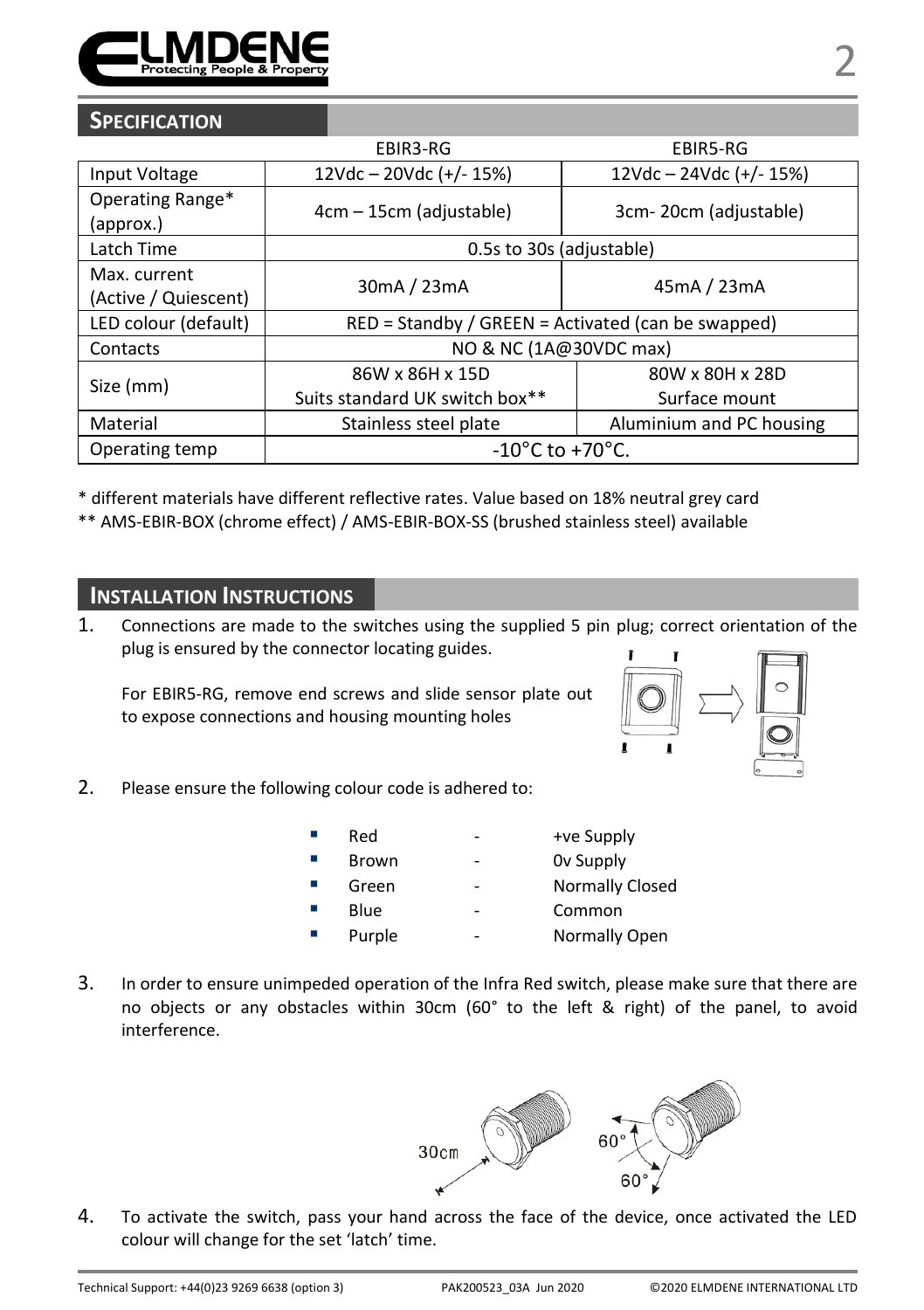

5. To increase or decrease the detection range or the latch time adjust the relevant potentiometer at the rear of the device as described below:

## **SETTINGS**



## **TYPICAL APPLICATIONS**



B. Fail Safe Electric Lock





\*Connect diode when the control terminal is loaded, in order to absorb surge and prevent damage to sensor